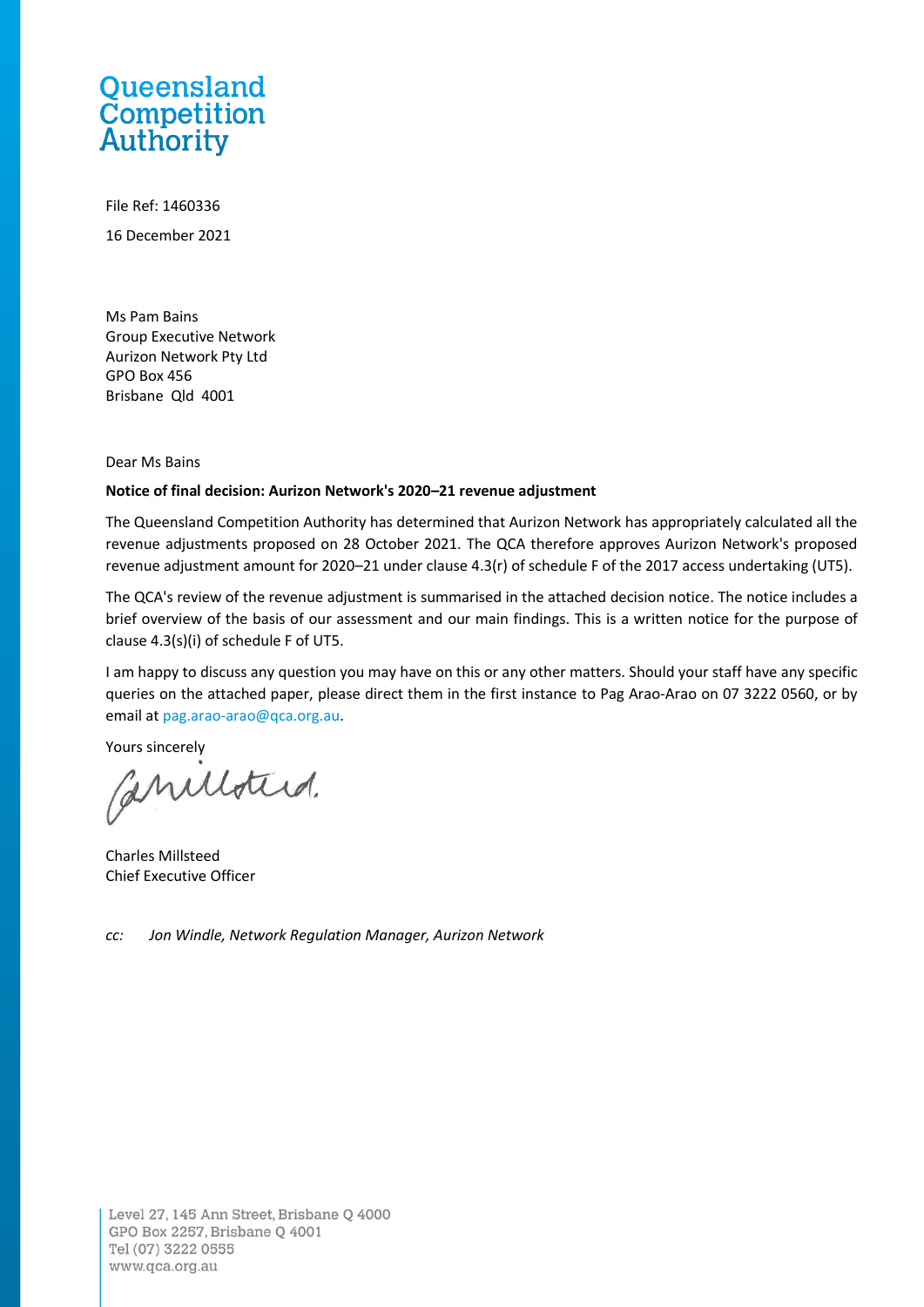# Queensland<br>Competition<br>Authority

# DECISION NOTICE

# AURIZON NETWORK'S 2020–21 REVENUE ADJUSTMENT AMOUNTS

16 December 2021

The Queensland Competition Authority's decision is to approve the 2020–21 revenue adjustment amount of \$17.7 million, proposed by Aurizon Network on 28 October 2021 under the 2017 access undertaking (UT5). The QCA considers that Aurizon Network has calculated the adjustment amounts in accordance with clause 4.3 of schedule F.

Each year Aurizon Network submits a proposal to refund or recoup any over- or under-recovery of its allowable revenues. The proposed adjustments are the difference between Aurizon Network's maximum allowable revenue (MAR) plus any allowable adjustments (collectively termed the adjusted allowable revenue (AAR)), and the total actual revenue (TAR) collected in that year from the approved AT2–AT5 reference tariffs.

## Revenue adjustment amounts for 2020–21

On 28 October 2021, Aurizon Network submitted its revenue adjustment proposal for a net recovery of \$17.7 million for the 2020–21 financial year (see Table 1 for system-specific over- and under-recoveries).

| System          | AT2-4 (non-electric) | AT5 (electric) | <b>Total</b> |  |
|-----------------|----------------------|----------------|--------------|--|
| Blackwater      | (15.2)               | 3.1            | (12.1)       |  |
| Goonyella       | (7.9)                | 14.6           | 6.7          |  |
| Moura           | 3.5                  | -              | 3.5          |  |
| <b>Newlands</b> | 1.0                  | -              | 1.0          |  |
| GAPE            | (16.7)               | —              | (16.7)       |  |
| Total           | (35.4)               | 17.7           | (17.7)       |  |

**Table 1 Revenue adjustment amounts 2020–21 (\$ million)**

*Note: Numbers may not sum due to rounding. Negative values indicate an over-recovery, and thus a refund. Source: Aurizon Network, FY2021 Revenue Adjustment – Explanatory Memorandum, October 2021, p. 5.*

# Revenue adjustment assessment process

UT5 (sch. F, cl. 4.3) sets out a process for assessing Aurizon Network's proposed revenue adjustment.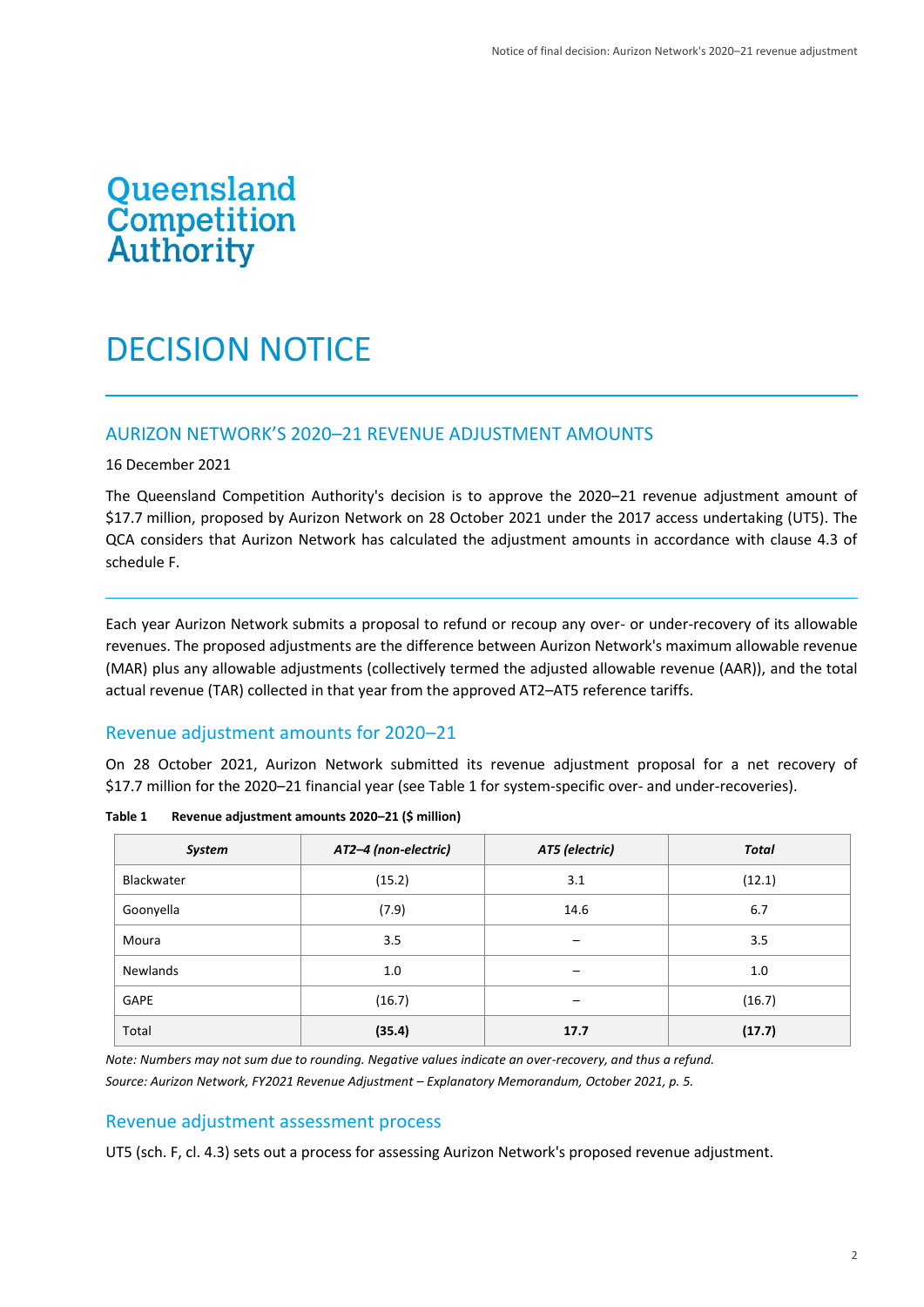We will approve an application if we are reasonably satisfied that the adjustment amount is calculated in accordance with clause 4.3 (sch. F, cl. 4.3(r)). The approved revenue amounts then adjust the second-year's system allowable revenues and corresponding AT2–AT5 reference tariffs (sch. F, cl. 4.4).

If we are not reasonably satisfied that the revenue adjustment amount is calculated in accordance with clause 4.3, we must refuse to approve it. In that case, we must then issue a notice to Aurizon Network, explaining our reasons for the refusal and the way Aurizon Network is required to amend its proposal for resubmission (sch. F, cl. 4.3(s)(ii)).

We have closely checked Aurizon Network's application and supporting models<sup>1</sup> against all available information (both publicly available and confidentially provided), to determine whether the calculations in this revenue assessment process have been performed in accordance with UT5.

# Stakeholder consultation

We invited stakeholder submissions on Aurizon Network's 2020–21 revenue adjustment proposal but did not receive any responses.

# Total actual revenues and adjustments

The TAR represents the collected revenues made up of the system reference tariffs—including cross-system AT2– AT5 tariffs (sch. F, cl. 4.3(d)–(k))—billed to access holders on all railed volumes in the financial year, and any take or pay amounts payable.

Aurizon Network submitted detailed monthly data to demonstrate the calculation of the TAR.

#### Take or pay, relinquishment or transfer fees, and cross-system revenues

Aurizon Network provided billing information on how it calculated the take or pay revenues under its access contracts.

Take or pay amounts were triggered in all systems in 2020–21, except in GAPE. Transfer fees were also collected in the GAPE system, which is included in its TAR. The transfer fees received, total cross-system proceeds and take or pay revenues for 2020–21 were \$115.8 million, comprising \$110.2 million from non-electric customers and \$5.5 million from electric customers.

We are satisfied that:

- the take or pay revenues were accurately estimated on the basis that railings within a nominated month, for the purposes of annual and variable take or pay, were consistently treated
- cancellations (if any) due to an 'Aurizon Network Cause' were appropriately attributed, and the methodology in standard access agreements for various access undertakings has been applied correctly.

We confirm that Aurizon Network has correctly calculated the take or pay revenues that applied for agreements signed during each undertaking period (sch. F, cl. 4.3(d)(ii)).

 $1$  Aurizon Network provided models for: take or pay, WACC adjustment, rebate adjustment, transfers, electricity connection cost adjustments, and the revenue cap adjustment calculations.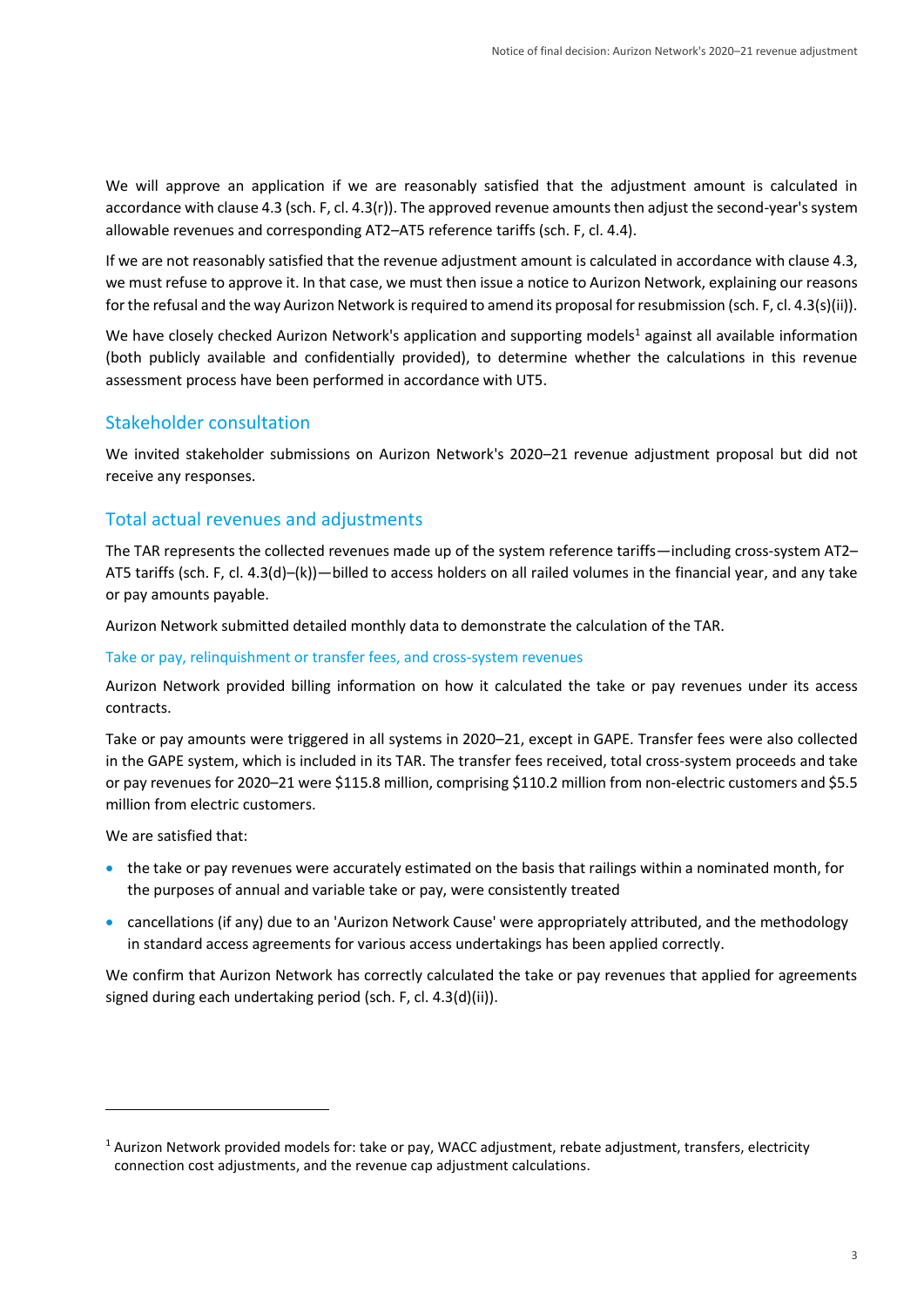#### Total actual revenues

Aurizon Network submitted TAR of \$981 million for 2020–21, including all take or pay and cross-system traffic revenues received (see Table 2).

| System     | AT2-AT4 (non-electric) | AT5 (electric)           | Total |  |
|------------|------------------------|--------------------------|-------|--|
| Blackwater | 72.2<br>363.8          |                          | 436.0 |  |
| Goonyella  | 282.6                  | 50.3                     | 332.9 |  |
| Moura      | 45.4                   | $\overline{\phantom{0}}$ | 45.4  |  |
| Newlands   | 30.7                   | -                        | 30.7  |  |
| GAPE       | 135.7                  | $\overline{\phantom{0}}$ | 135.7 |  |
| Total      | 858.3                  | 122.5                    | 980.8 |  |

**Table 2 Total actual revenues 2020–21 (including take or pay and cross-system revenues) (\$ million)**

*Note: Numbers may not sum due to rounding.*

*Source: Aurizon Network, FY2021 Revenue Adjustment – Explanatory Memorandum, October 2021, p. 16.*

The QCA is satisfied that Aurizon Network calculated its system and cross-system tariff revenues in accordance with the 2020–21 annual review of reference tariffs<sup>2</sup>, and the Meteor Downs South Pricing DAAU (MDS Pricing  $DAAU)^3$ .

#### Volumes

Aurizon Network's TAR is based on amounts billed against each customer's actual railings achieved in that period (see Table 3).

| Forecast and actual volumes 2020-21 (million net tonnes)<br>Table 3 |
|---------------------------------------------------------------------|
|---------------------------------------------------------------------|

| <b>System</b>   | <b>Approved forecasts</b> | <b>Actual tonnages</b> |  |  |
|-----------------|---------------------------|------------------------|--|--|
| Blackwater      | 66.7                      | 61.5                   |  |  |
| Goonyella       | 124.5                     | 103.4                  |  |  |
| Moura           | 16.5                      | 12.7                   |  |  |
| <b>Newlands</b> | 13.2                      | 10.7                   |  |  |
| <b>GAPE</b>     | 18.9                      | 20.0                   |  |  |
| Total           | 239.7                     | 208.3                  |  |  |

*Source: Aurizon Network, FY21 Revenue Adjustment Amounts – Explanatory Memorandum, October 2021, p. 9.*

The gross tonne kilometres and net tonnes submitted by Aurizon Network were reconciled to performance reporting data on its customer portal and its 2020–21 annual report.

<sup>2</sup> QCA, *[Annual review of reference tariffs](https://www.qca.org.au/wp-content/uploads/2020/03/qca-decision-notice.pdf)*, decision notice, 28 May 2020.

<sup>3</sup> QCA, *[Aurizon Network's Meteor Downs South pricing DAAU](https://www.qca.org.au/wp-content/uploads/2020/08/an-mds-pricing-daau-letter-and-decision-final.pdf)*, decision notice, 17 December 2020.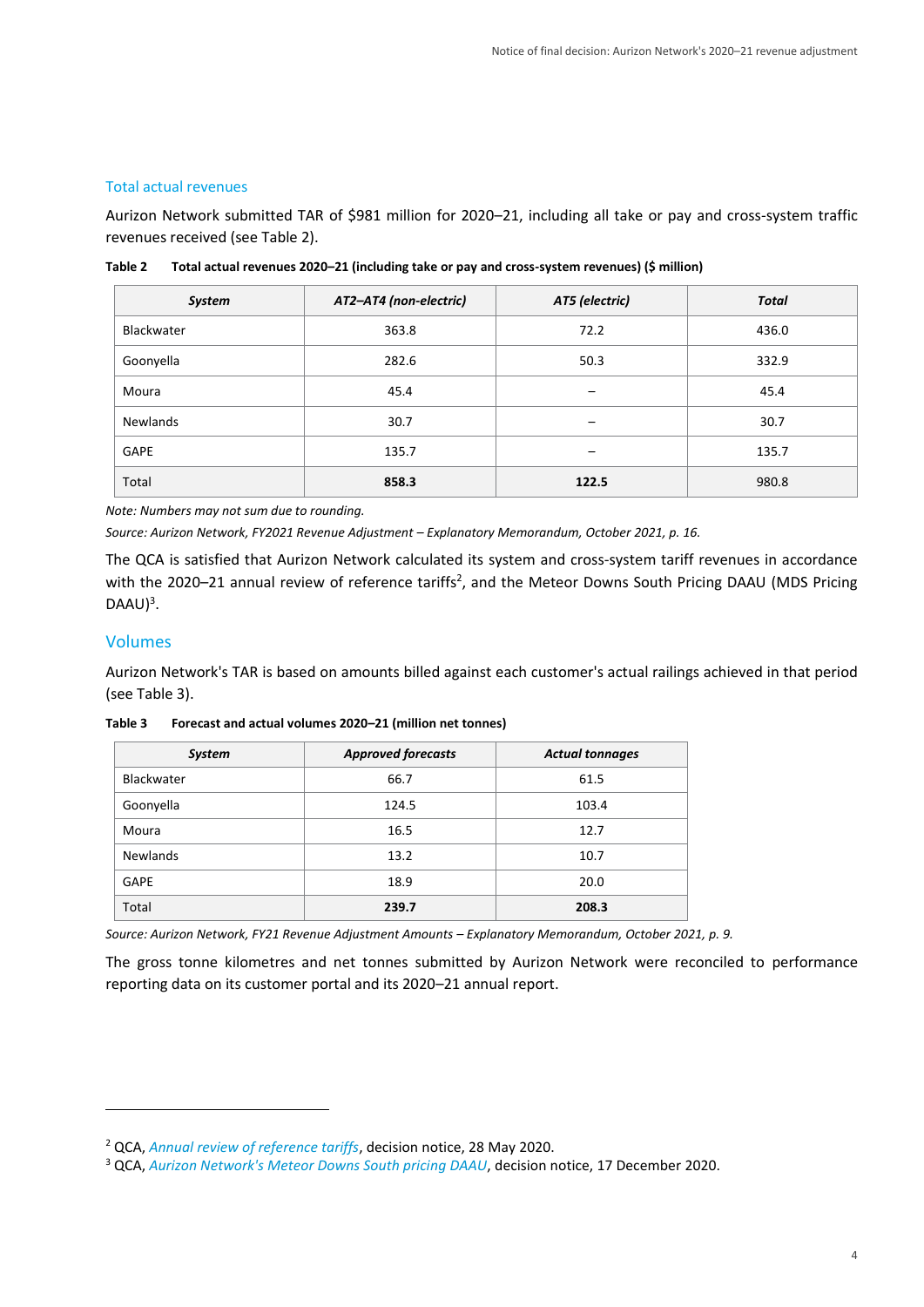# System allowable revenues and adjustments

Annual system allowable revenues represent the approved amounts Aurizon Network is set to recover in each year during the term of its approved undertaking. Each system's allowable revenues are published in schedule F of UT5.

Under the revenue adjustment process (sch. F, cl. 4.3(c)), Aurizon Network can submit adjustments to the annual allowable revenues. Aurizon Network's 2020–21 proposal outlined its claim for the following cost adjustments to the allowable revenue (under sch. F, cl. 4.3(c)).

## WACC adjustment

The WACC adjustment accounts for the difference between the actual approved WACC and the approved WACC that was used to determine the relevant reference tariff for the year (UT5, sch. F, cl. 4.3 (c)(i)).

The approved WACC used in determining 2020–21 reference tariffs was 6.3%. This assumed that Aurizon Network would meet its 1 July 2020 report date milestone under UT5 for the completion of the initial capacity assessment report and any detailed response to capacity deficits.. However, as this did not occur, the approved WACC for 2020–21 reference tariffs was 5.9%.

Aurizon Network has calculated a net return to access holders of \$26.5 million, to account for the difference in the approved WACC applied (see Table 4 for system-specific adjustments).

| System        | AT2-AT4 WACC adjustment | <b>AT5 WACC adjustment</b> | <b>Total</b> |  |
|---------------|-------------------------|----------------------------|--------------|--|
| Blackwater    | (10.3)                  | (1.8)                      | (12.1)       |  |
| Goonyella     | (7.1)                   | (1.1)                      | (8.2)        |  |
| Moura         | (1.5)                   |                            | (1.5)        |  |
| Newlands      | (1.0)                   |                            | (1.0)        |  |
| (3.8)<br>GAPE |                         |                            | (3.8)        |  |
| <b>Total</b>  | (23.7)                  | (2.9)                      | (26.5)       |  |

| Table 4 | WACC adjustment by system (\$ million) |
|---------|----------------------------------------|
|---------|----------------------------------------|

*Note: Numbers may not sum due to rounding.*

*Source: Aurizon Network, FY2021 Revenue Adjustment – Explanatory Memorandum, October 2021, p. 12.*

Aurizon Network provided a detailed model of the WACC adjustment. We verified Aurizon Network's modelling and are satisfied with Aurizon Network's claim under the WACC adjustment.

#### Maintenance cost adjustment

The maintenance cost adjustment accounts for the difference between the approved maintenance indicator and actual maintenance costs for the year, where actual maintenance costs are lower (sch. F, cl. 4.3 (c)(ii)).

Actual maintenance costs for 2020–21<sup>4</sup> were lower than the maintenance indicator for 2020–21, while the variable maintenance component, which is dependent on AT1 tonnages, has increased. Aurizon Network also included an allocation for non-coal services in its maintenance costs adjustment.

<sup>4</sup> The QCA approved Aurizon Network's maintenance cost claim for 2020–21 on 18 November 2021.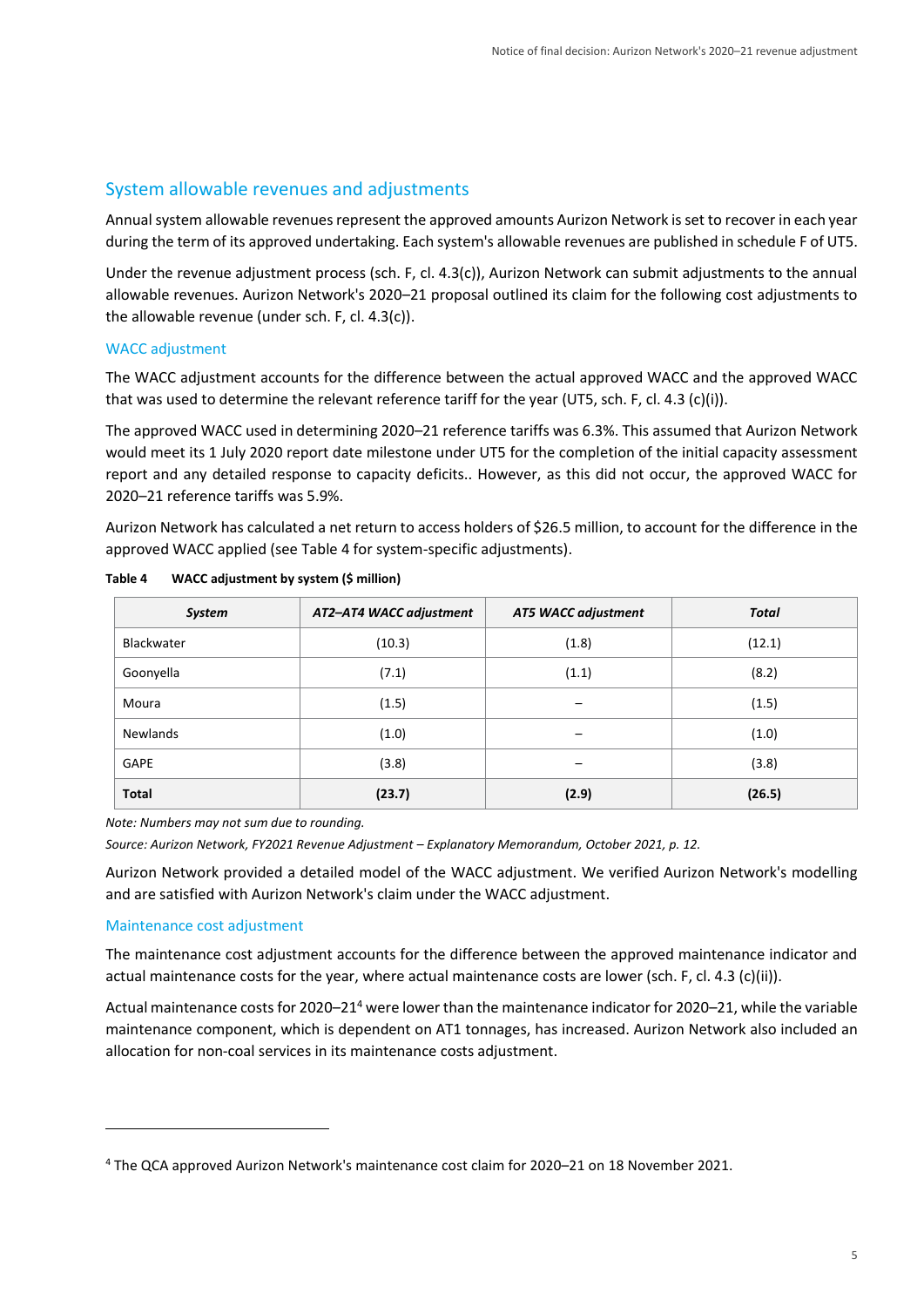Aurizon Network has calculated a net recovery from access holders of \$5.5 million (see Table 5 for system-specific adjustments).

| <b>System</b>   | <b>Maintenance</b><br>indicator | <b>Actual</b><br>maintenance<br>costs | <b>Variance</b> | Non-coal<br><i>allocations</i> | Variable<br>maintenance | Total<br>maintenance<br>adjustments |
|-----------------|---------------------------------|---------------------------------------|-----------------|--------------------------------|-------------------------|-------------------------------------|
| Blackwater      | 62.3                            | 64.0                                  | 1.7             | (1.2)                          | 3.1                     | 3.5                                 |
| Goonyella       | 60.0                            | 58.3                                  | (1.7)           | 0.0a                           | 4.6                     | 2.9                                 |
| Moura           | 12.5                            | 11.4                                  | (1.1)           | (0.2)                          | 1.8                     | 0.5                                 |
| <b>Newlands</b> | 3.1                             | 2.7                                   | (0.4)           | 0.0a                           | 0.9                     | 0.5                                 |
| GAPE            | 10.9                            | 9.5                                   | (1.4)           | 0.0a                           | (0.5)                   | (1.9)                               |
| <b>Total</b>    | 148.8                           | 146.0                                 | (2.9)           | (1.5)                          | 9.8                     | 5.5                                 |

**Table 5 Maintenance cost adjustment by system (\$ million)**

*a There are non-coal allocations for Goonyella, Newlands, and GAPE, but they are <\$0.1m. Note: Numbers combine non-electric and electric systems. Numbers may not sum due to rounding. Source: Aurizon Network, FY2021 Revenue Adjustment – Explanatory Memorandum, October 2021, pp. 12–13.*

We confirmed that actual maintenance costs are consistent with those included within the 2020–21 annual maintenance report, and the maintenance indicator is consistent with the values approved. Therefore, we are satisfied with Aurizon Network's claim under the maintenance cost adjustment.

#### Electricity connection costs

The electricity connection cost adjustment accounts for the difference between forecast and actual costs incurred in connecting to an electric transmission or distribution network (sch. F, cl. 4.3 (c)(iv) of UT5). This adjustment is only applicable to Aurizon Network's electrified systems.

Aurizon Network has calculated a net return to access holders of \$1.0 million. This is the difference between forecast electricity connection costs and the actual electricity connection costs paid to Powerlink Queensland and Ergon Energy for 2020–21.

The costs associated with electricity connection charges from electric infrastructure providers have been appropriately tracked, and invoices Aurizon Network supplied reflect actual costs incurred. We consider this cost pass-through is appropriate.

#### Rebates adjustment

To account for the difference between forecast and actual rebate payments made in 2020–21, Aurizon Network has calculated a net return to access holders of \$8.9 million (see Table 6 for system-specific rebates).

This adjustment is the difference between forecast and actual rebate payments made to access holders who have provided Aurizon Network with funds to underwrite capital investments (sch. F, cl. 4.3 (c)(viii) of UT5).